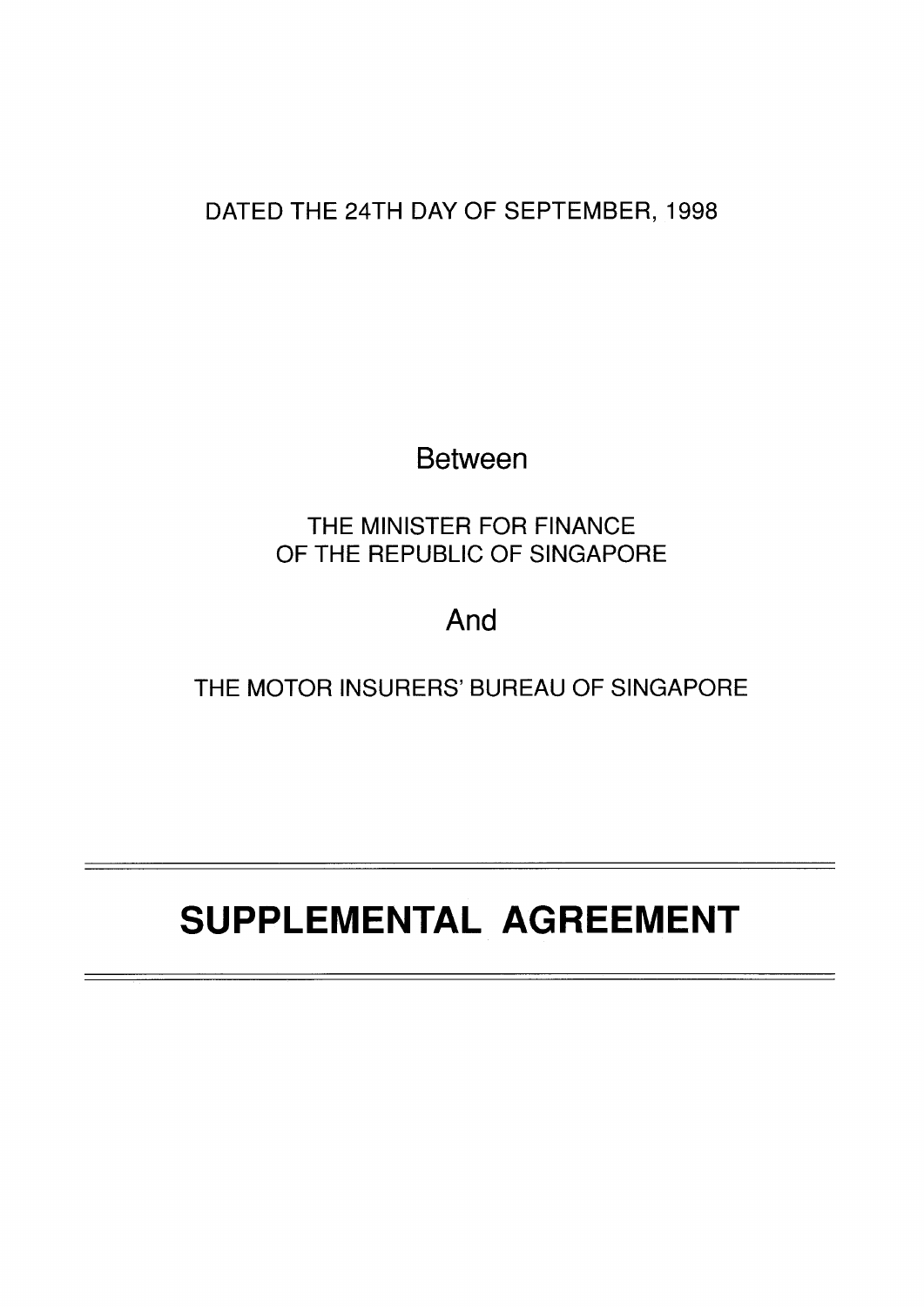## **SUPPLEMENTAL AGREEMENT made this 24th day of September, 1998 BETWEEN:-**

- (1) **The Minister for Finance of the Republic of Singapore** (hereinafter called "the Minister") of the one part; and
- (2) **The Motor Insurers' Bureau of Singapore,** a company incorporated in Singapore and having its registered office at No. 48 Amoy Street, Singapore 069874 (hereinafter called "the Bureau") of the other part.

### **WHEREAS:-**

(1) The parties hereto have entered into an Agreement dated the 22nd day of February, 1975 for the purposes of implementing a scheme to secure compensation to third party victims of road accidents in cases where, notwithstanding the provisions of the Motor Vehicles (Third-Party Risks and Compensation) Act (Chapter 189) relating to compulsory insurance, the victim is deprived of compensation by the absence of insurance or effective insurance (hereinafter referred to as "the 1975 Agreement"); and

(2) The parties hereto are desirous of implementing certain amendments and/or changes and/or modifications to the 1975 Agreement.

#### **NOW IT IS HEREBY AGREED** as follows:-

1. The words "the Motor Vehicles (Third-Party Risks and Compensation) Act (Chapter 88)" be deleted and replaced wherever they appear in the 1975 Agreement with the following words:-

#### **"the Motor Vehicles (Third-Party Risks and Compensation) Act (Chapter 189)".**

2. The words "the Civil Law Act (Chapter 30)" be deleted and replaced wherever they appear in the 1975 Agreement with the following words:-

#### **"the Civil Law Act (Chapter 43)".**

- 3. Clause 5(1 )(a) and (b) shall be deleted and the following substituted:-
	- "(a) written notice of the bringing of the proceedings is given by registered post before or within seven days after commencement of the proceedings-

(i) to the insurer in the case where there was in force at the time the accident occurred a policy of insurance purporting to cover the use of the vehicle, the existence of which is known before the commencement of the proceedings to the Plaintiff; in these cases, the notice of proceedings given by the Plaintiff to the insurer shall be regarded also as a notice to the Bureau for the purposes of this Agreement in the event that the relevant insurance cover is found subsequently to be ineffective and where the Bureau will consequently be involved; and,

(ii) to the Bureau only where the Plaintiff or his solicitors have been informed that either there was no cover or that the wrong insurance company had received the written notice; in the case where the wrong insurance company receives the written notice, the Plaintiff or his solicitors shall be given seven days from the date they acquired such knowledge to serve the required notice on the Bureau;